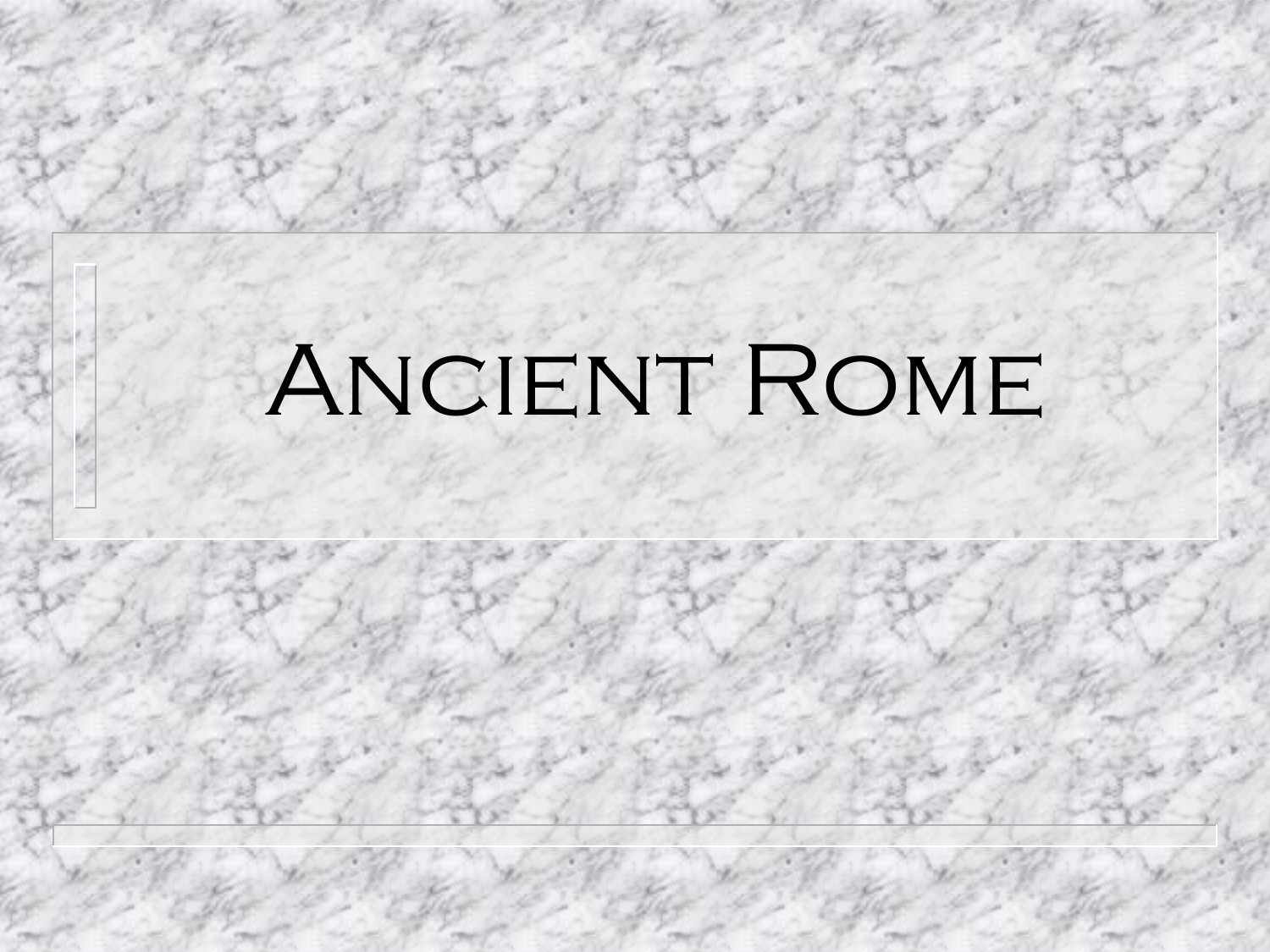### I. Geography

A. Center of Rome: the Italian **peninsula** 1. *City* of Rome located here 2. Like Greece, very rocky & mountainous a. Alps, in the North b. Apennines, in center of peninsula 3. Peninsula has 2 important river valleys a. Tiber River b. Po River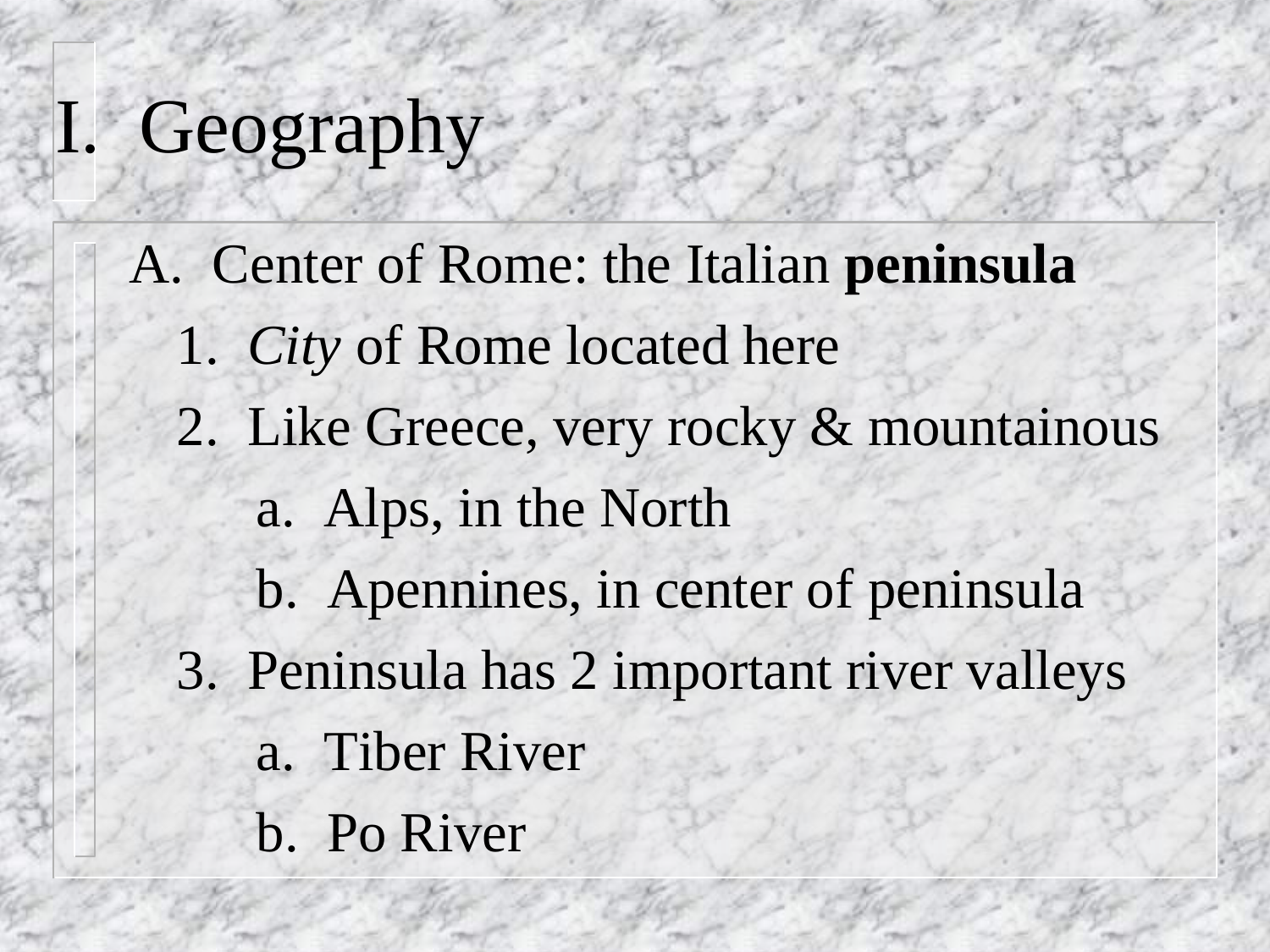## Italy from Space

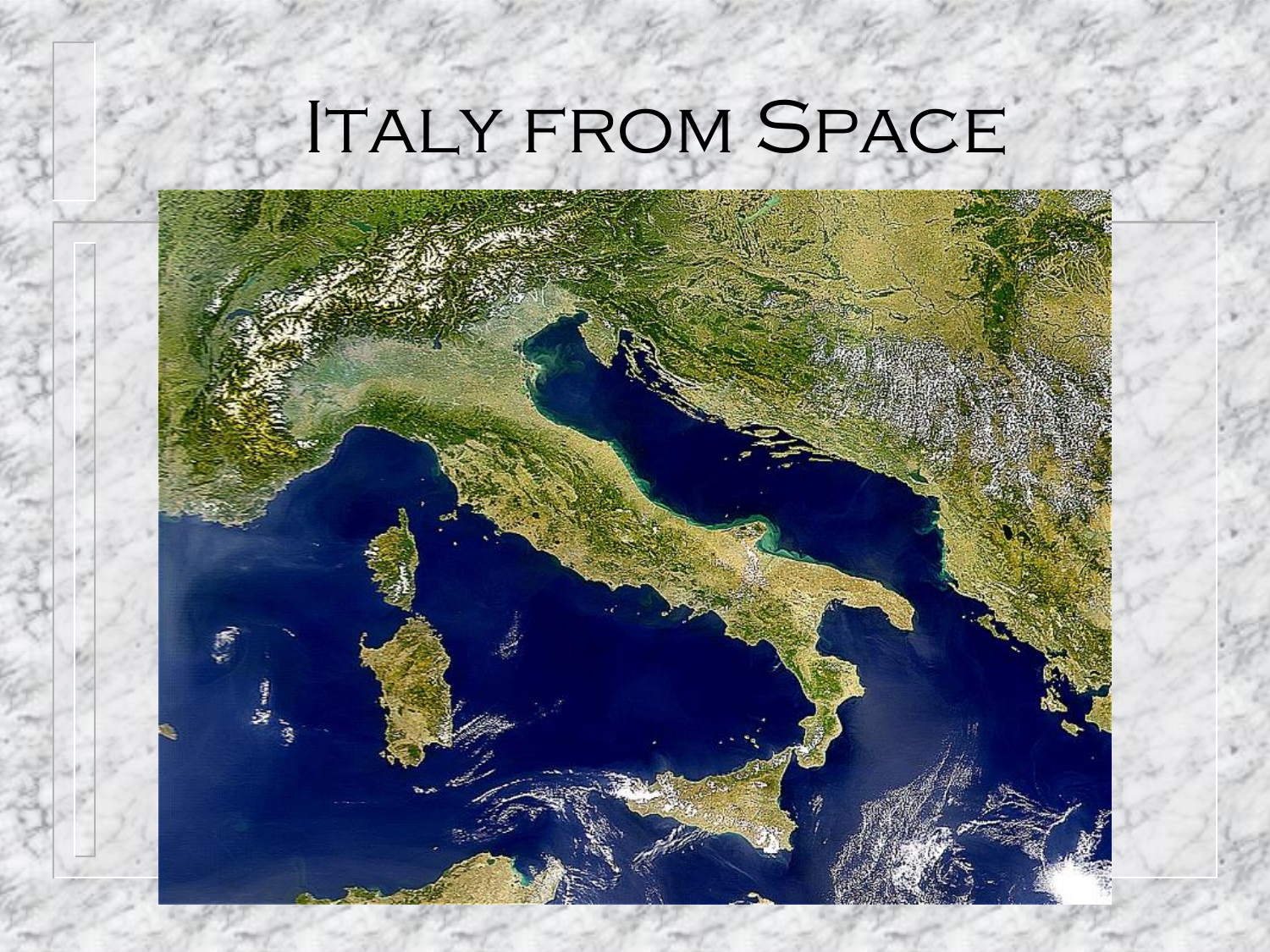- B. Rome eventually included much of the "known-world"
	- 1. Land all around Mediterranean & Black Seas
	- 2. Most of the Middle-East
	- 3. Most of Europe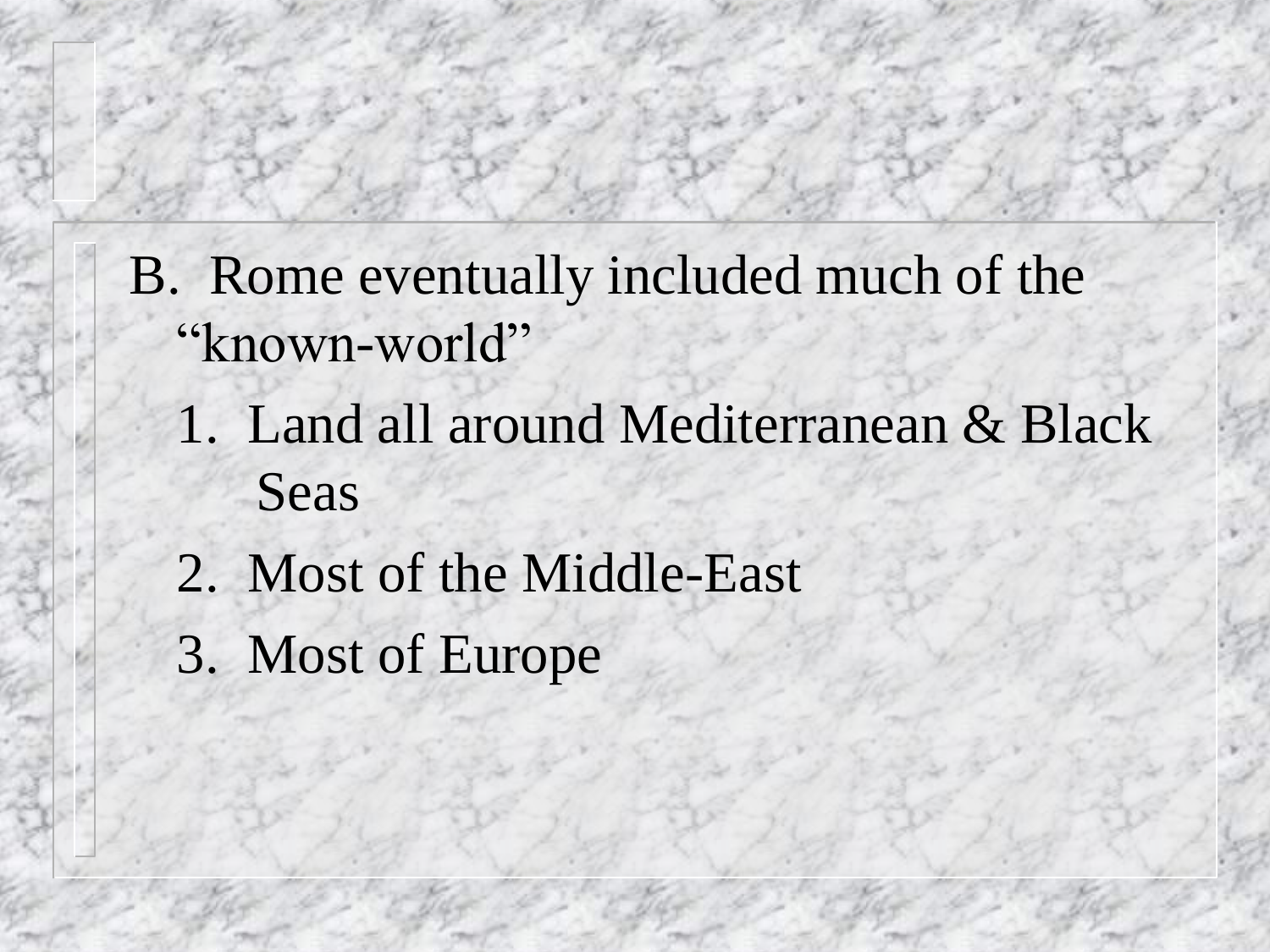### EXTENT OF ROMAN **CIVILIZATION**

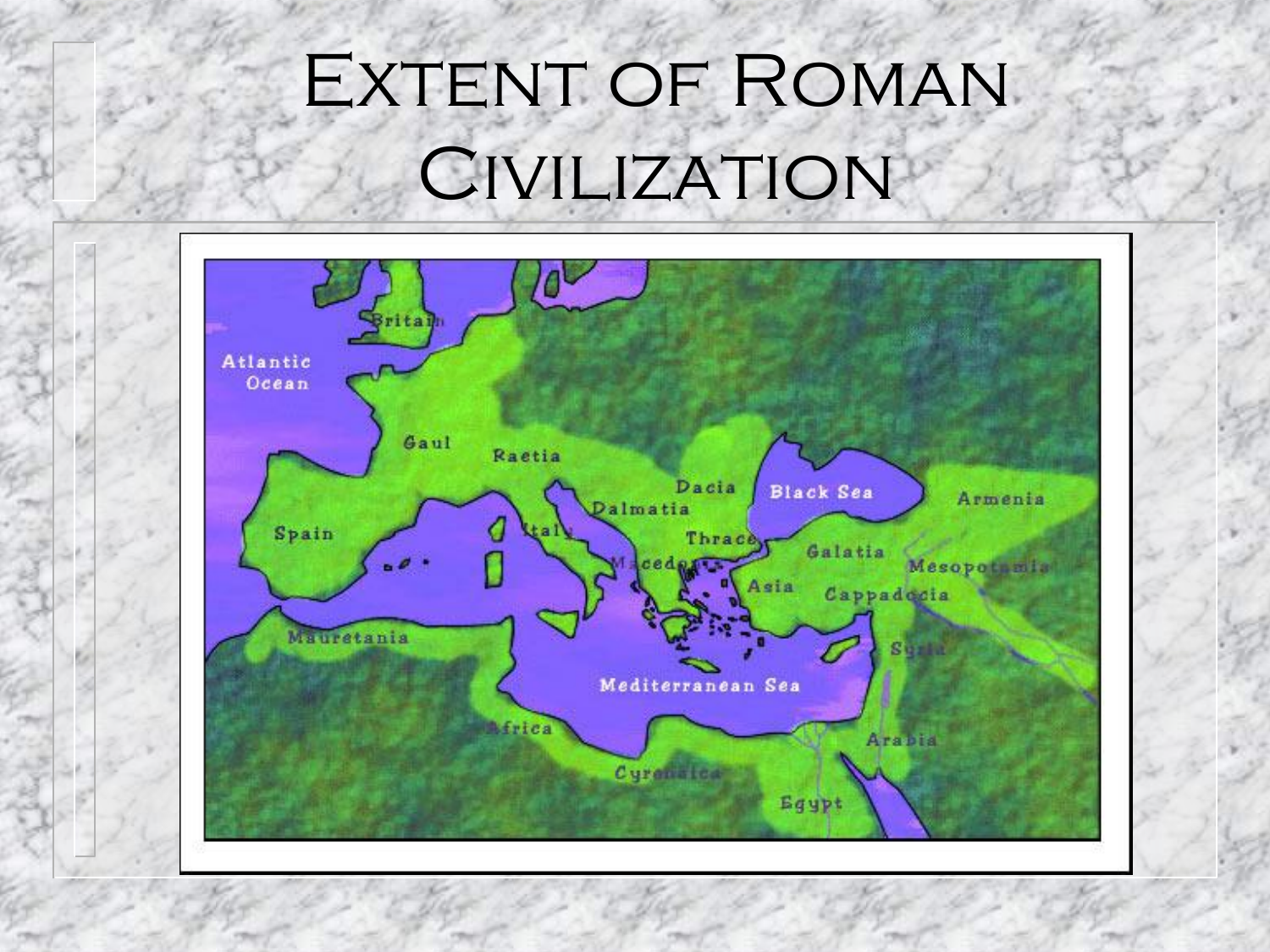### II. History

A. The Latins: The First "Romans" 1. Just 1 group on Italian **peninsula** a. Lived along Tiber River b. Founded city of Rome in 753 **BCE** 2. Ruled by Etruscan **dictators** for 250 years a. Etruscans: powerful group of N Italy b. Ruled most of Italy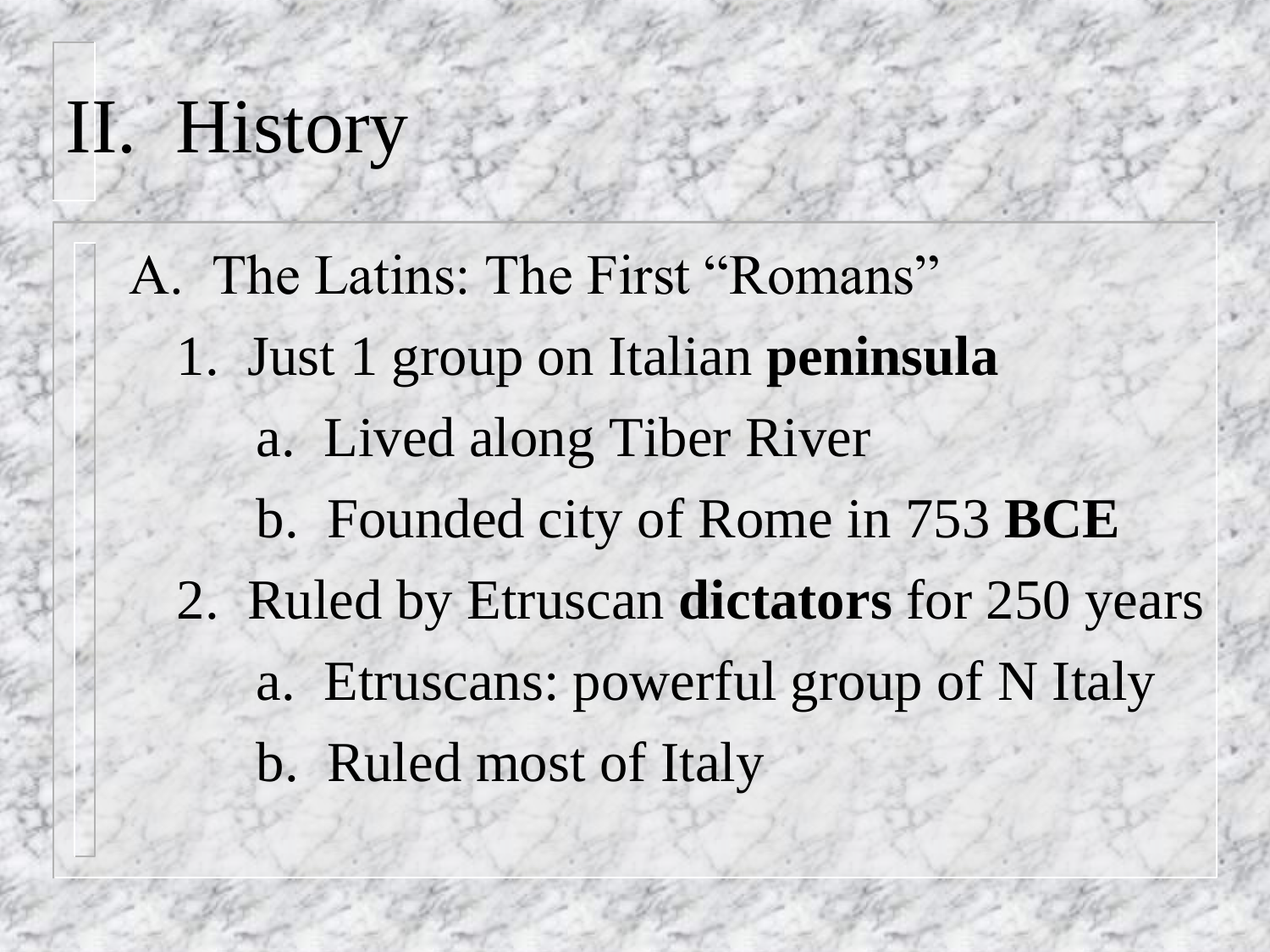### ITALIAN Powers

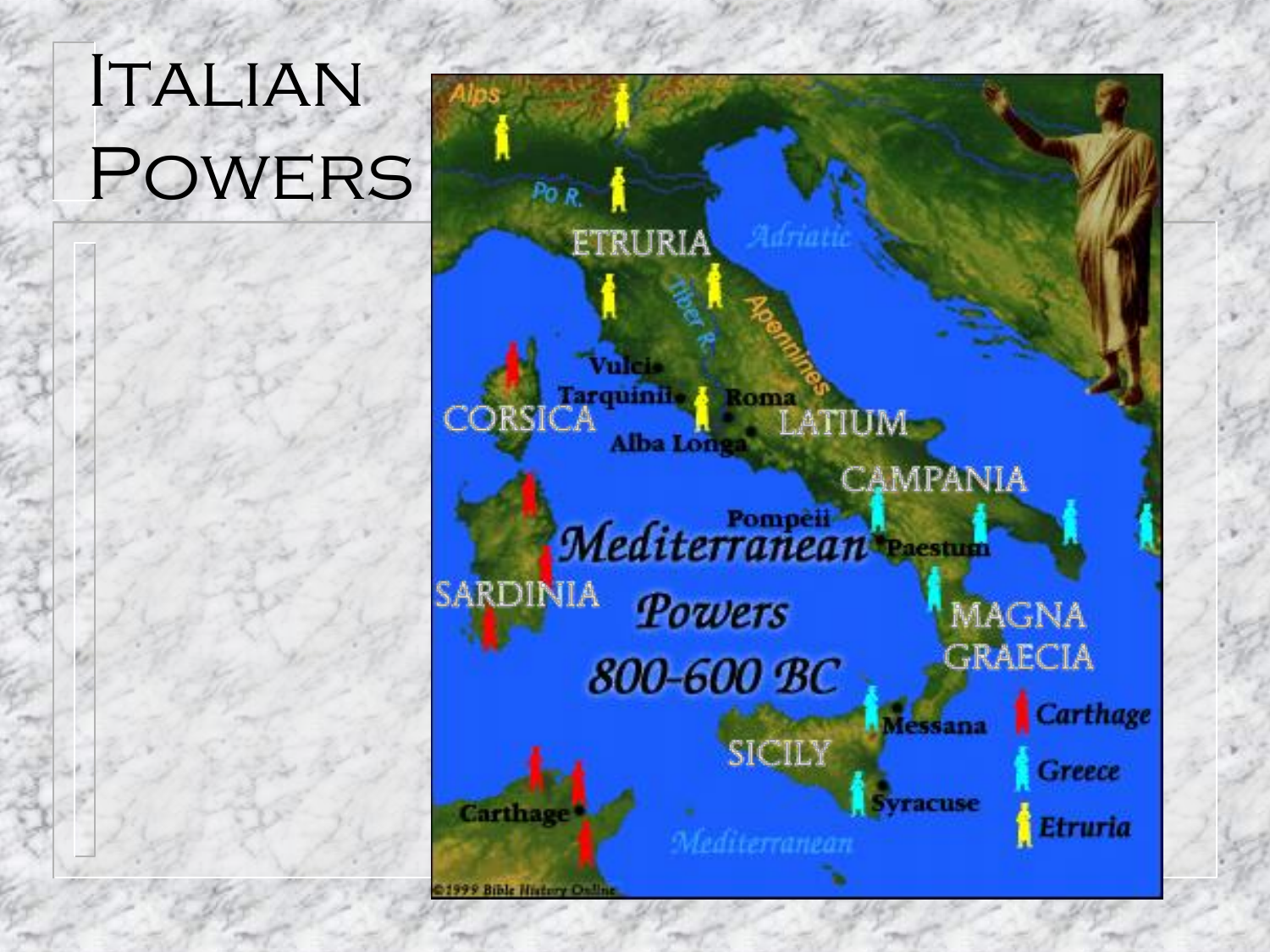- B. Roman Independence
	- 1. Etruscan King Tarquin dethroned in 509 **BCE** 
		- a. Romans vowed to never have another king
		- b. Founded the Roman **Republic**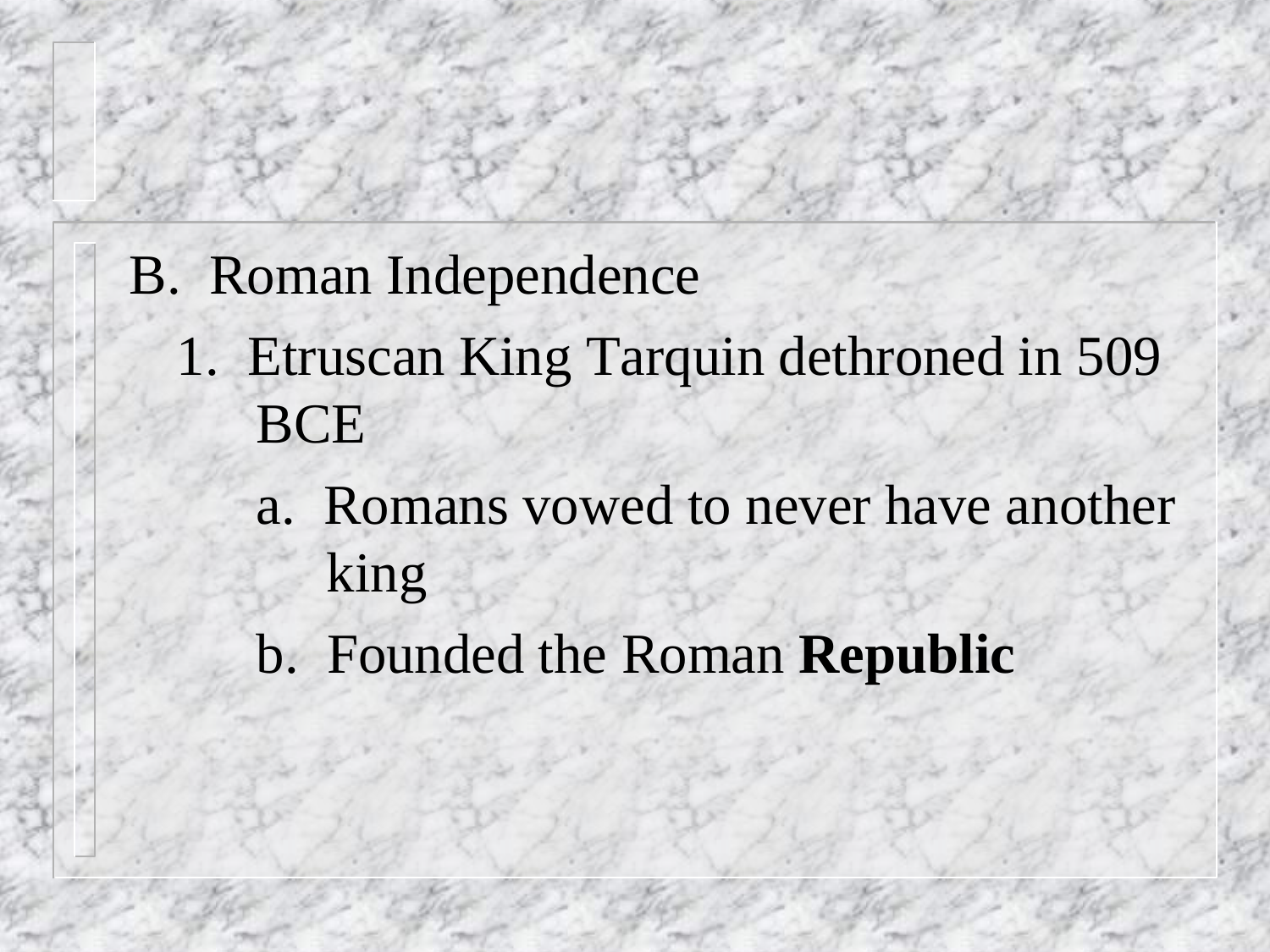2. Soon Rome made war with neighbors a. Etruscans defeated in 396 BCE b. Samnites defeated in 290 BCE c. Greeks forced off Italy by 275 BCE 3. In 264 BCE war broke out with Carthage a. Carthage finally defeated in 146 BCE b. Rome became the master of the Mediterranean world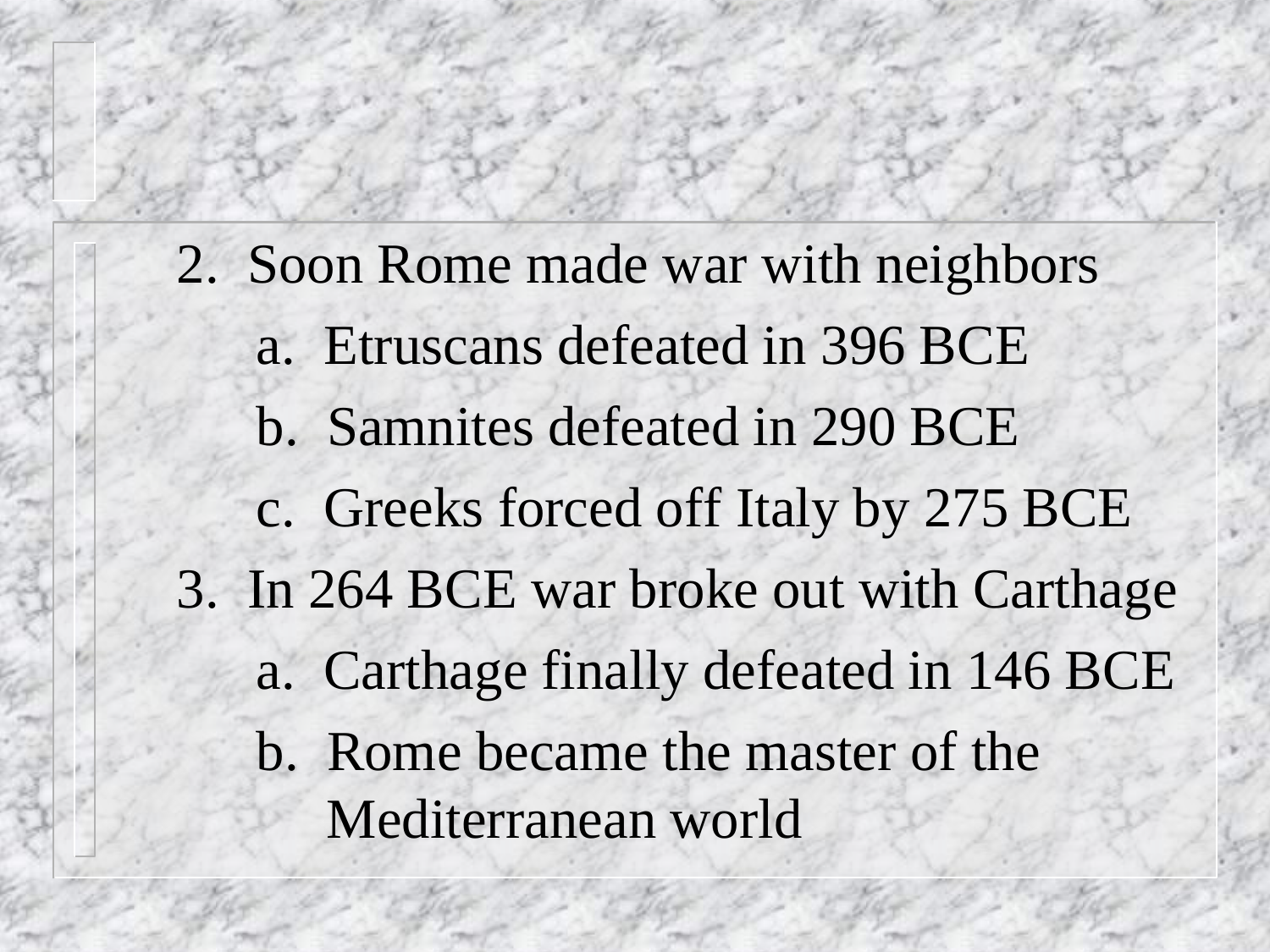#### C. **Civil War** Period (83-82 **BCE** & 49-45 BCE)

- 1. Rome's success brought problems
	- a. Rich got richer & poor got poorer due to too many slaves
	- b. Strong generals began to gain *political* power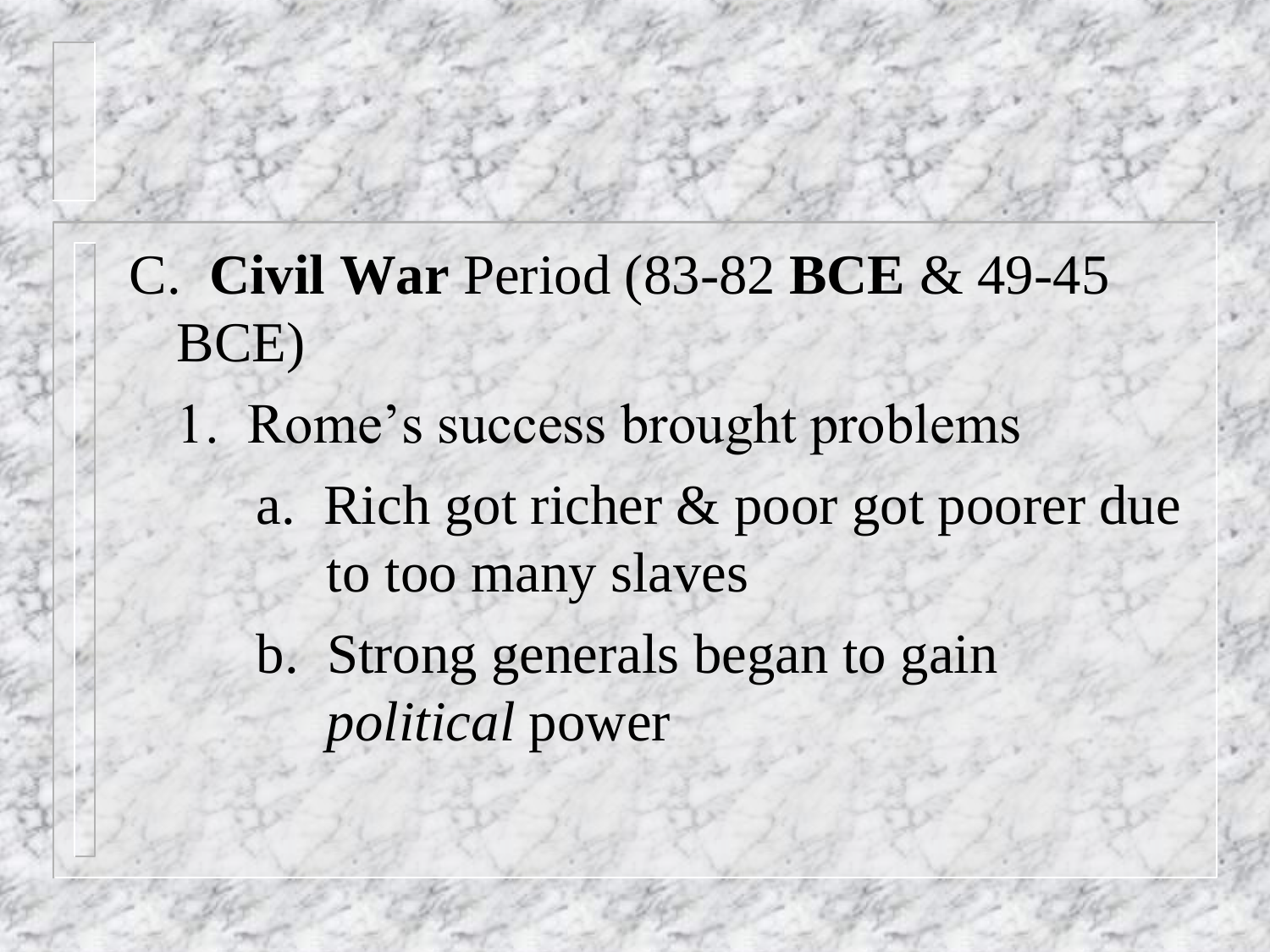- 2. In 60 BCE, 1st Roman **Triumvirate** (Crassus, Pompey & Caesar) formed
	- a. Crassus killed in battle in 53 BCE
	- b. Caesar & Pompey battle for control of Rome; Pompey is defeated
	- c. Caesar declares himself "**Dictator** for Life"
	- d. March 15, 44 BCE: Caesar killed by members of the **Senate**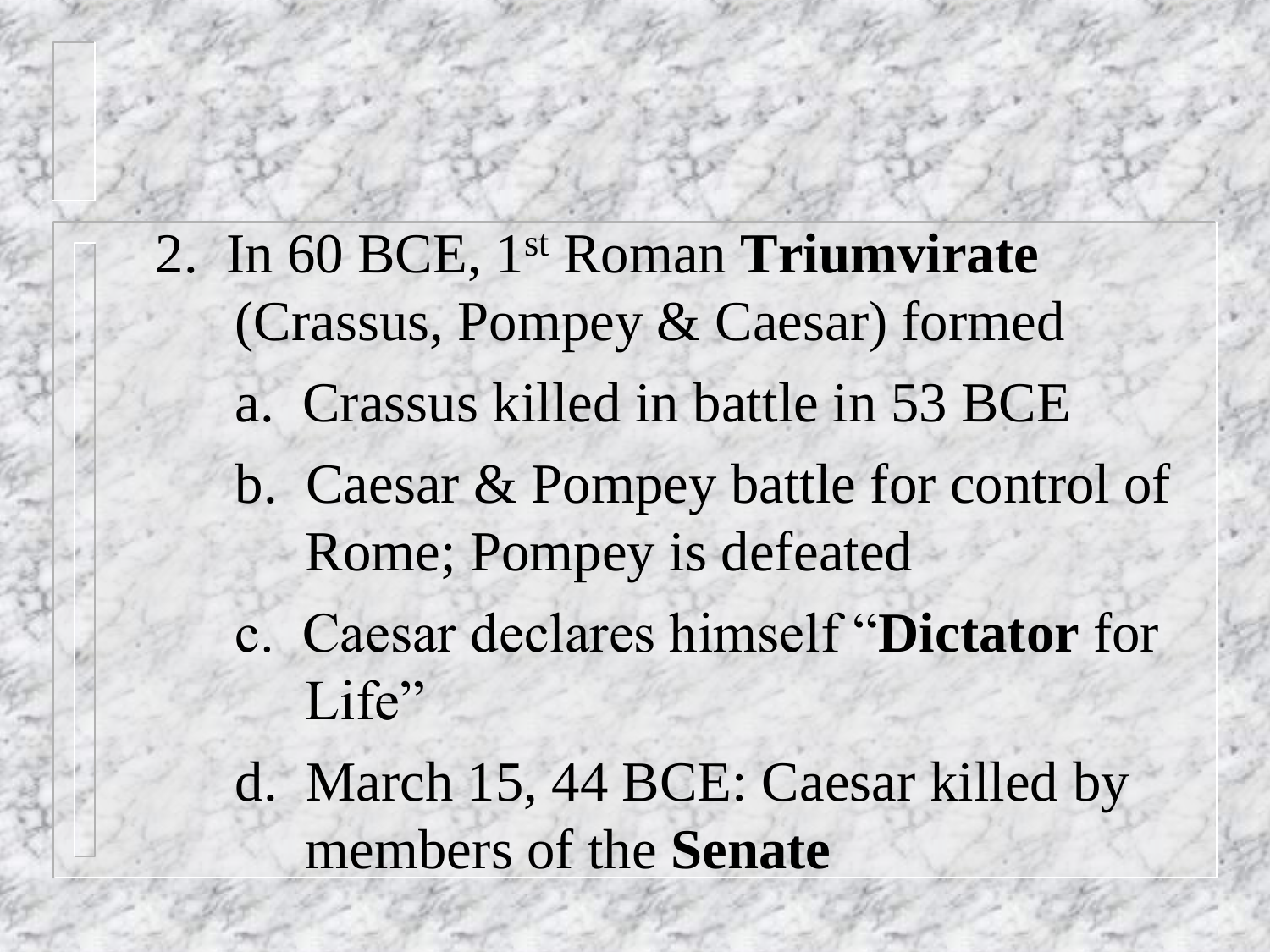- D. **Republic** fell & Roman **Empire** formed in 27 **BCE**
	- 1. Augustus: Rome's 1st **emperor**
	- 2. Beginning of 200-year **Pax Romana**
	- 3. Rome reached its most advanced level & its greatest size during this time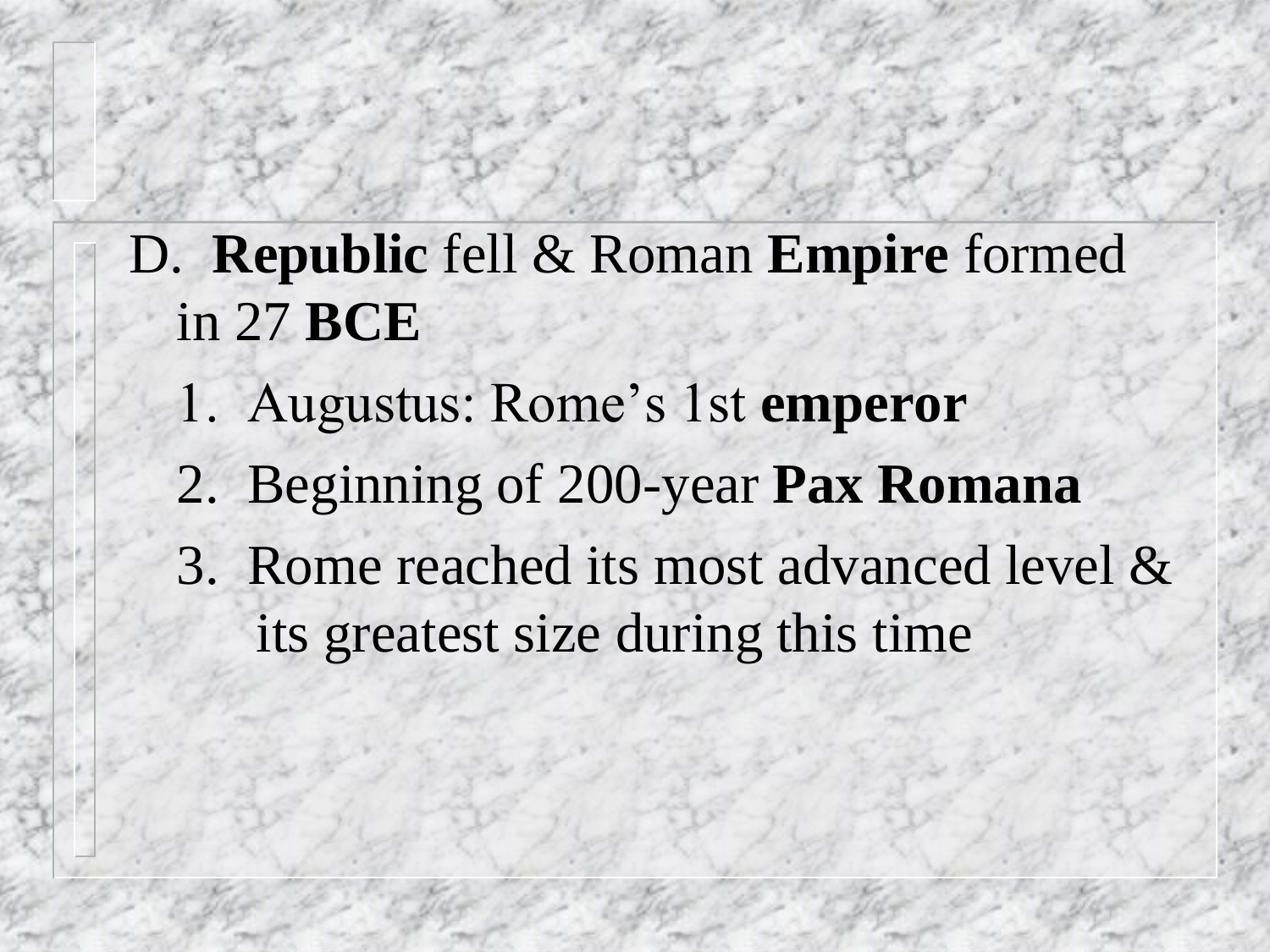#### E. Fall of Rome

- 1. Internal Problems
	- a. Economic problems: high taxes & no jobs
	- b. Poor leadership in gov't
	- c. Population decline due to disease & wars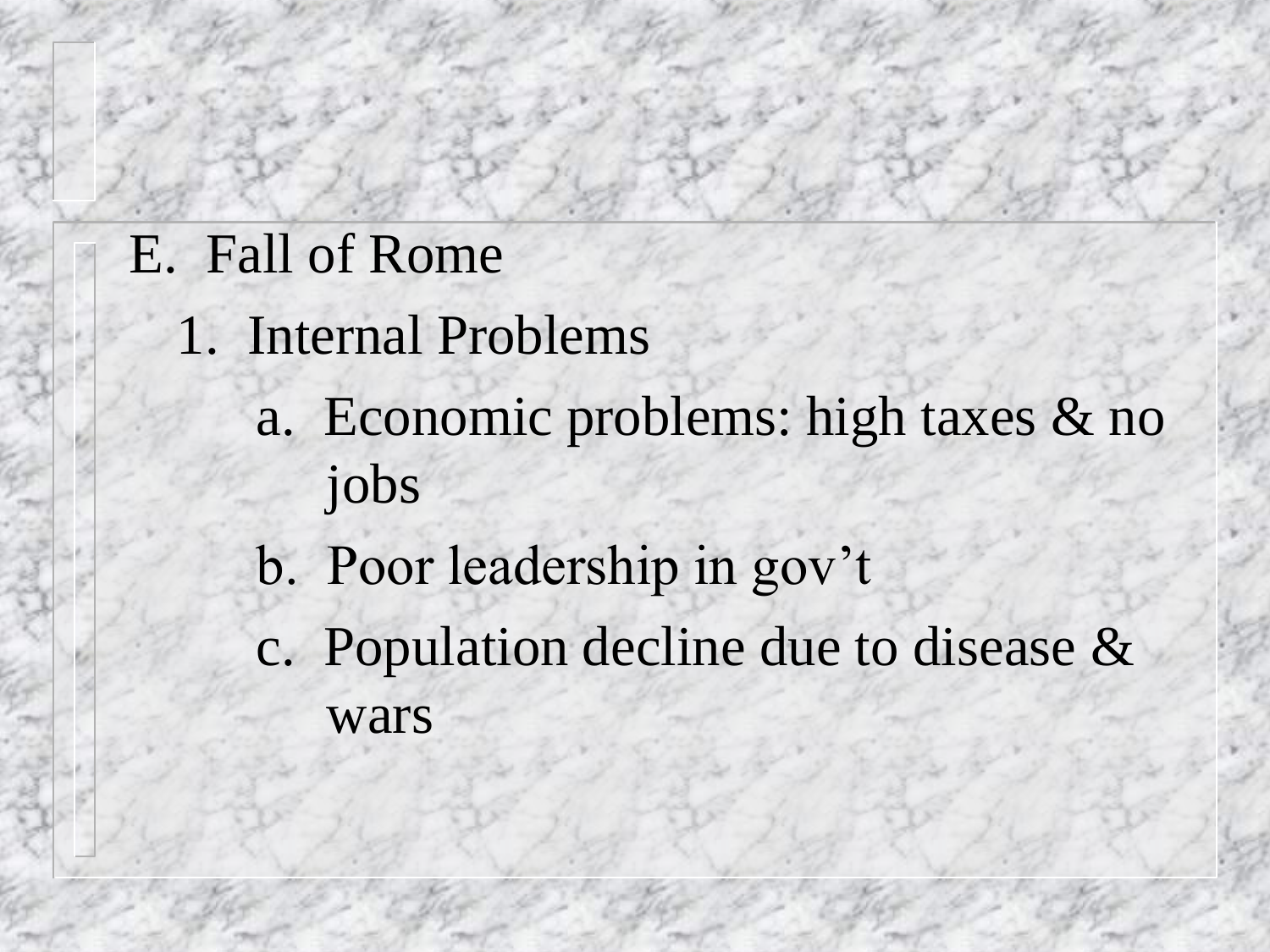#### 2. **Barbarian** invasions

- a. Weakened Rome is now easy target for invasion
- b. To try to save Rome, it is split into 2 separate states in 395 **CE** 
	- 1. Western Rome fell in 476 CE
	- 2. Eastern Rome would survive almost another 1000 years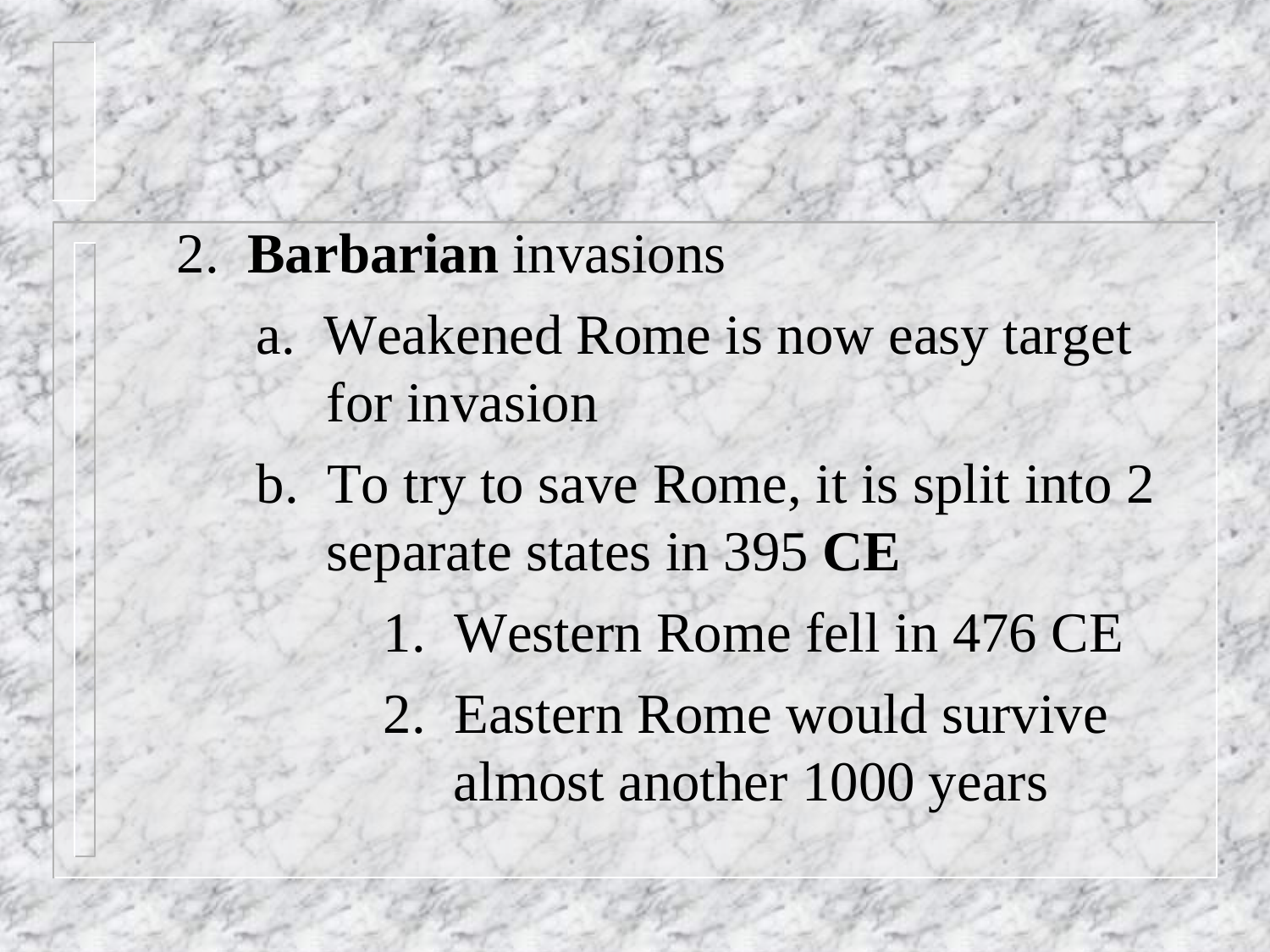## Rome Through the Years

510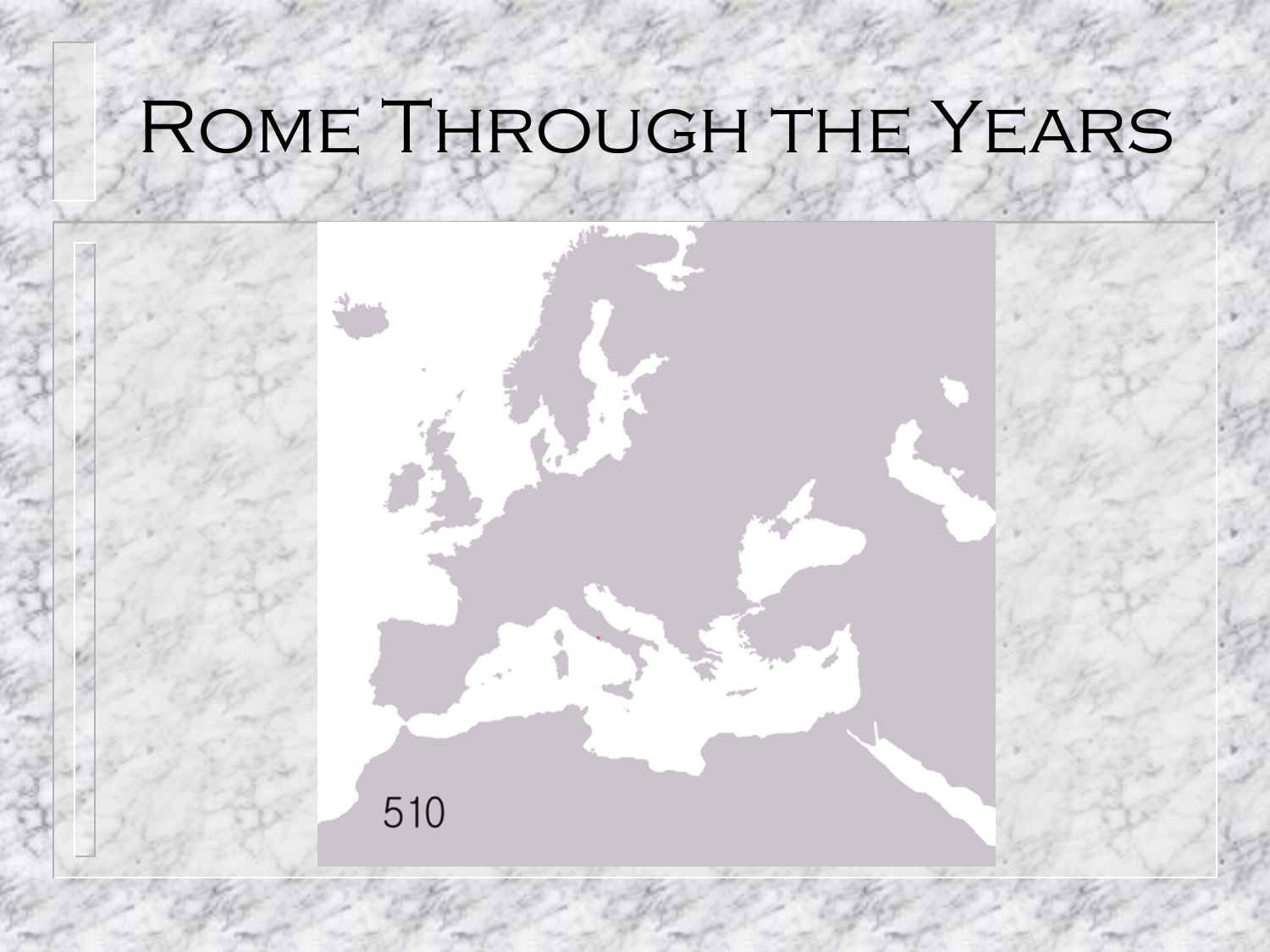- G. Religion
	- 1. Roman **Mythology**
		- a. Romans borrowed ideas from many religions
			- 1. Greek **deities** were adopted & given new names
			- 2. Deities from Egypt, Persia, Turkey & Etruria also adopted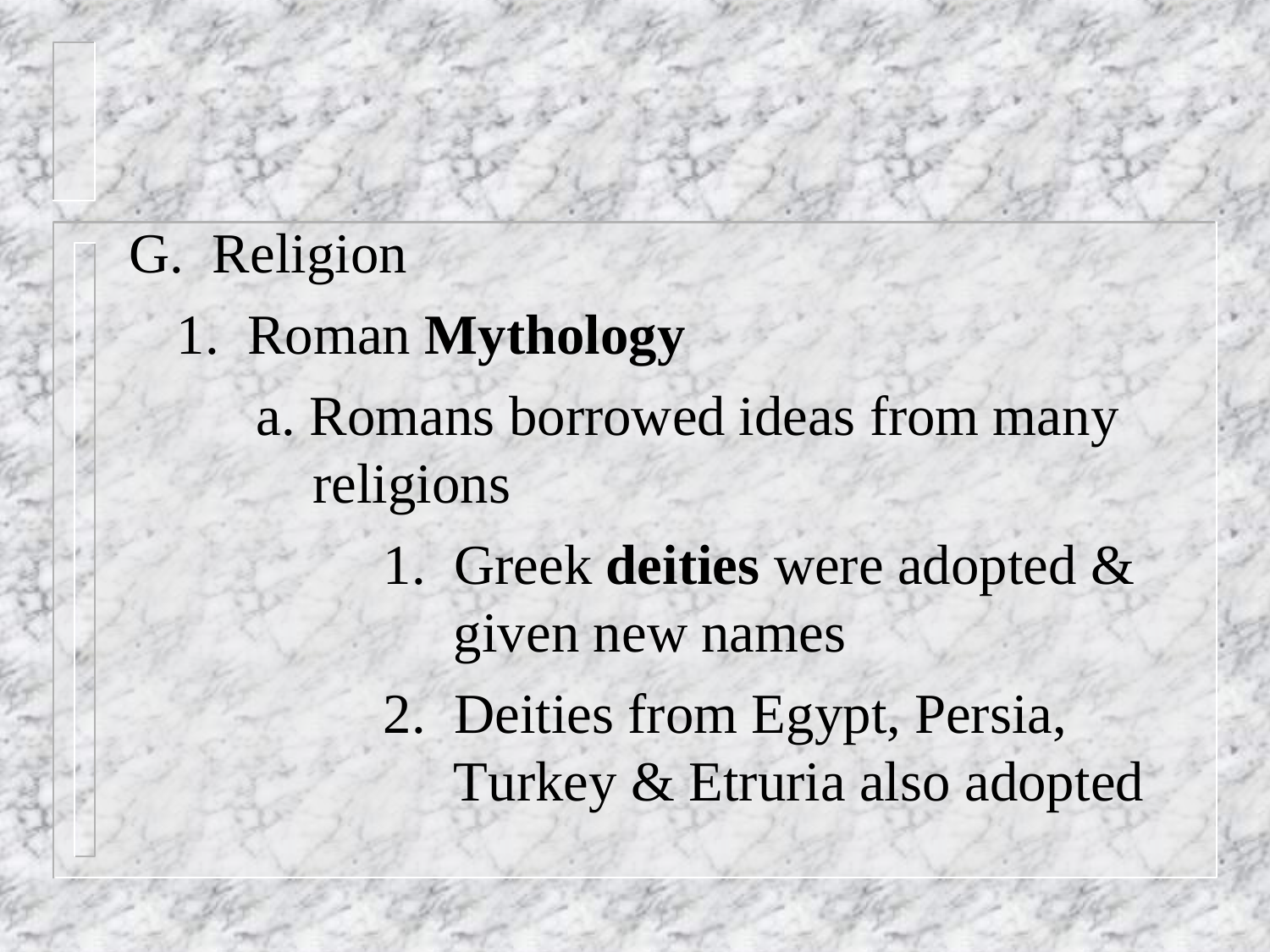b. Like the Greeks, believed you went to Hades after death

- 1. Elysian Fields: place for heroes
- 2. Tartarus: place for evil people

3. Everyone else became "shades" in Asphodel Fields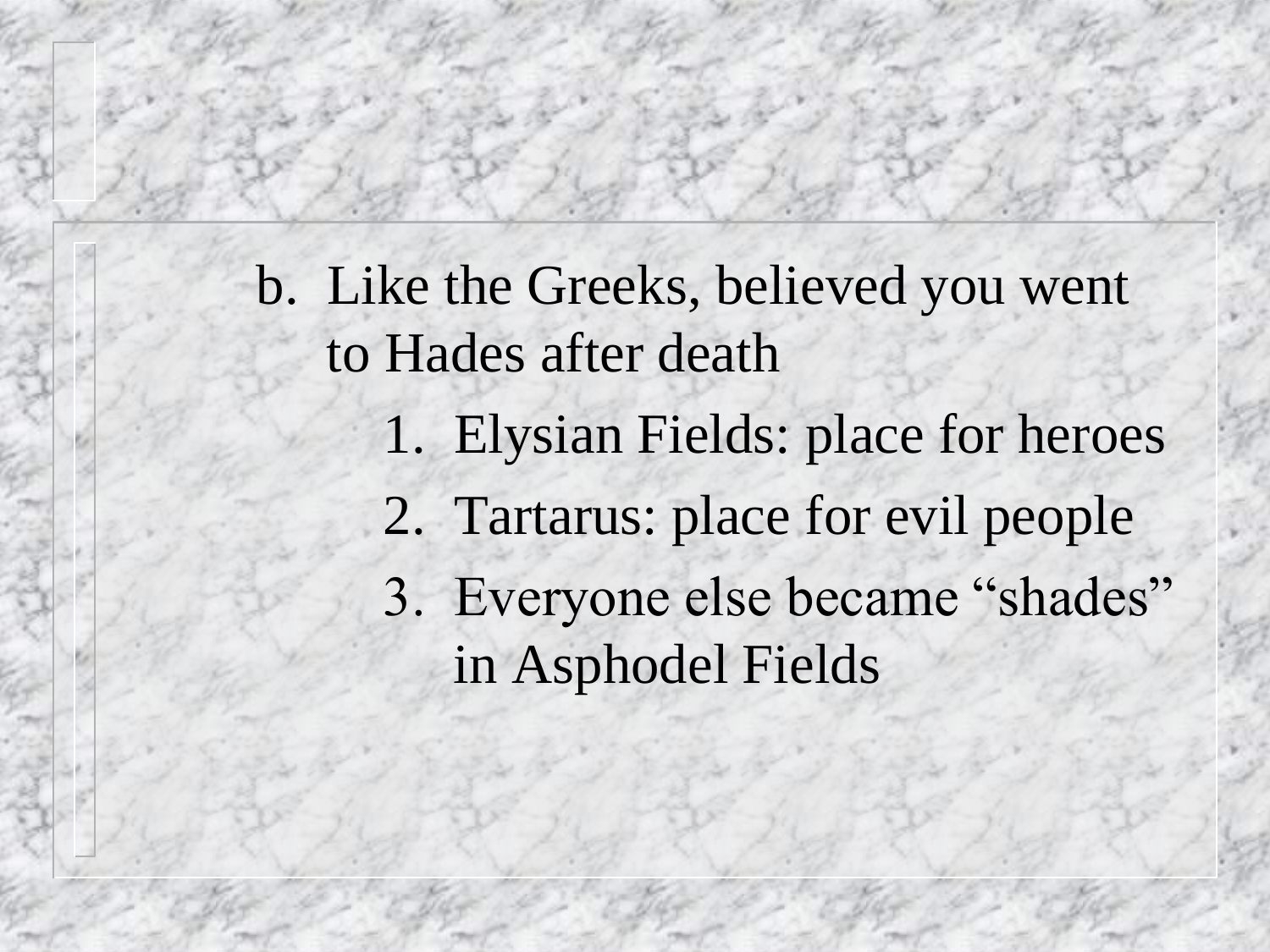2. Judaism within Rome

#### a. Jewish kingdom is part of Roman **Empire**

- b. Judaism is **monotheistic**; did not worship Roman **deities**
	- 1. Jews allowed to worship in Rome
	- 2. Jews believe God will send a Messiah to save them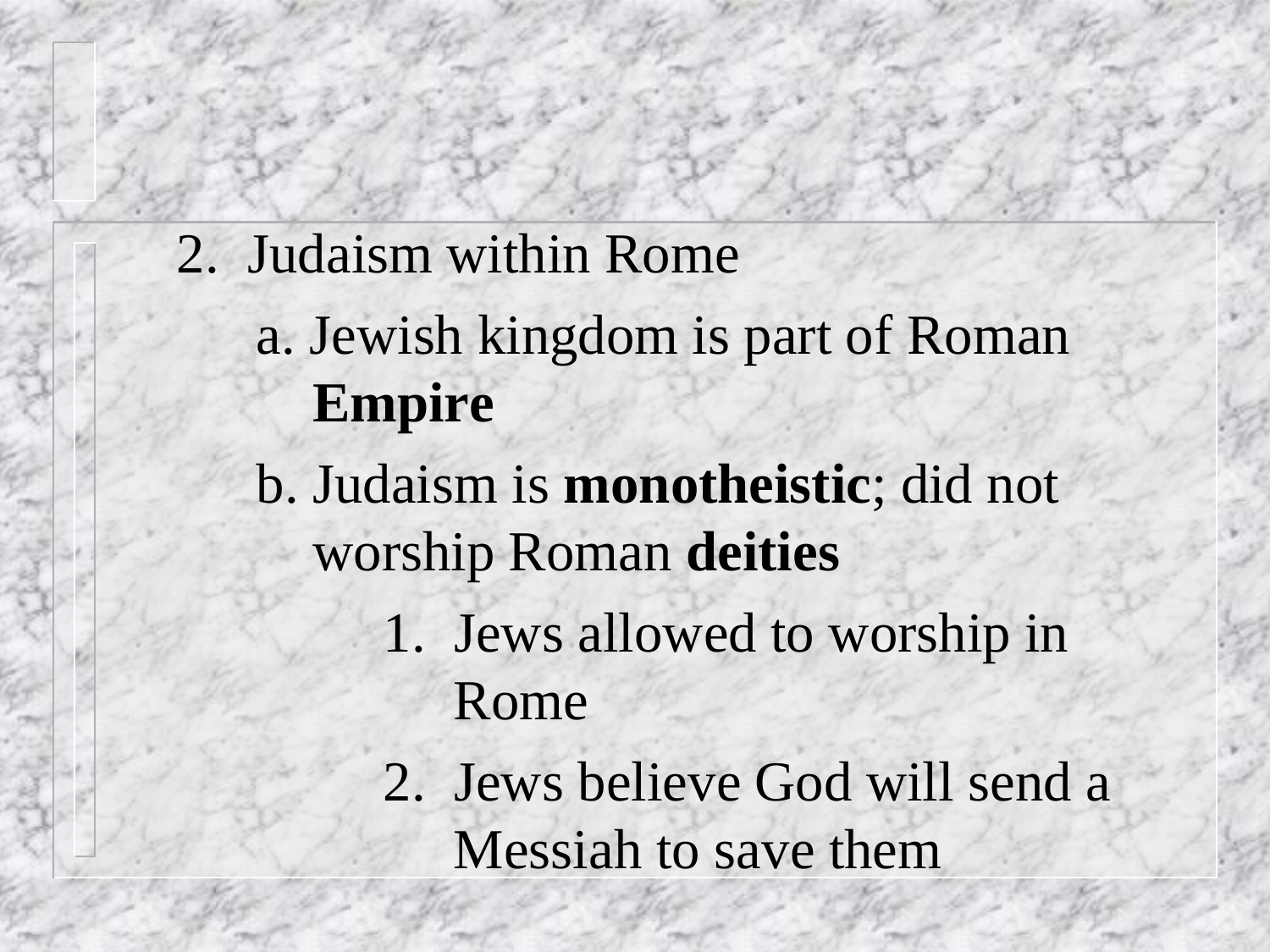#### c. Jesus of Nazareth

- 1. Born **c**. 5 **BCE** in Bethlehem 2. From 30 to 33 **CE**, traveled & preached using **parables**
- 3. Some Jews believed he was the Messiah; became known as Christians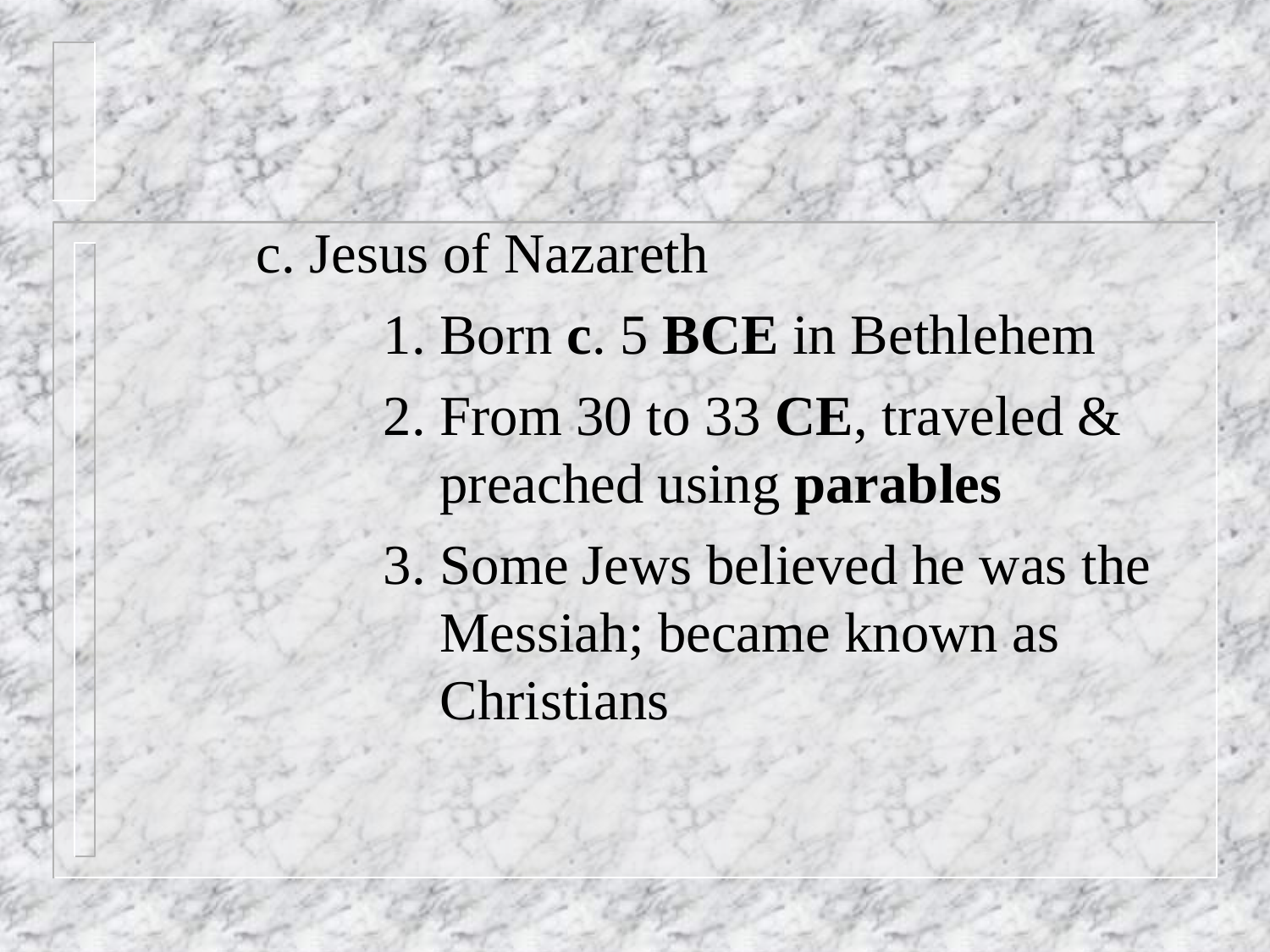3. Rise of Christianity a. Early Christians in Rome 1. Most were **persecuted** 2. Many became **martyrs** b. After Jesus'death, **apostles** spread religion

c. As religion gained popularity, it was tolerated more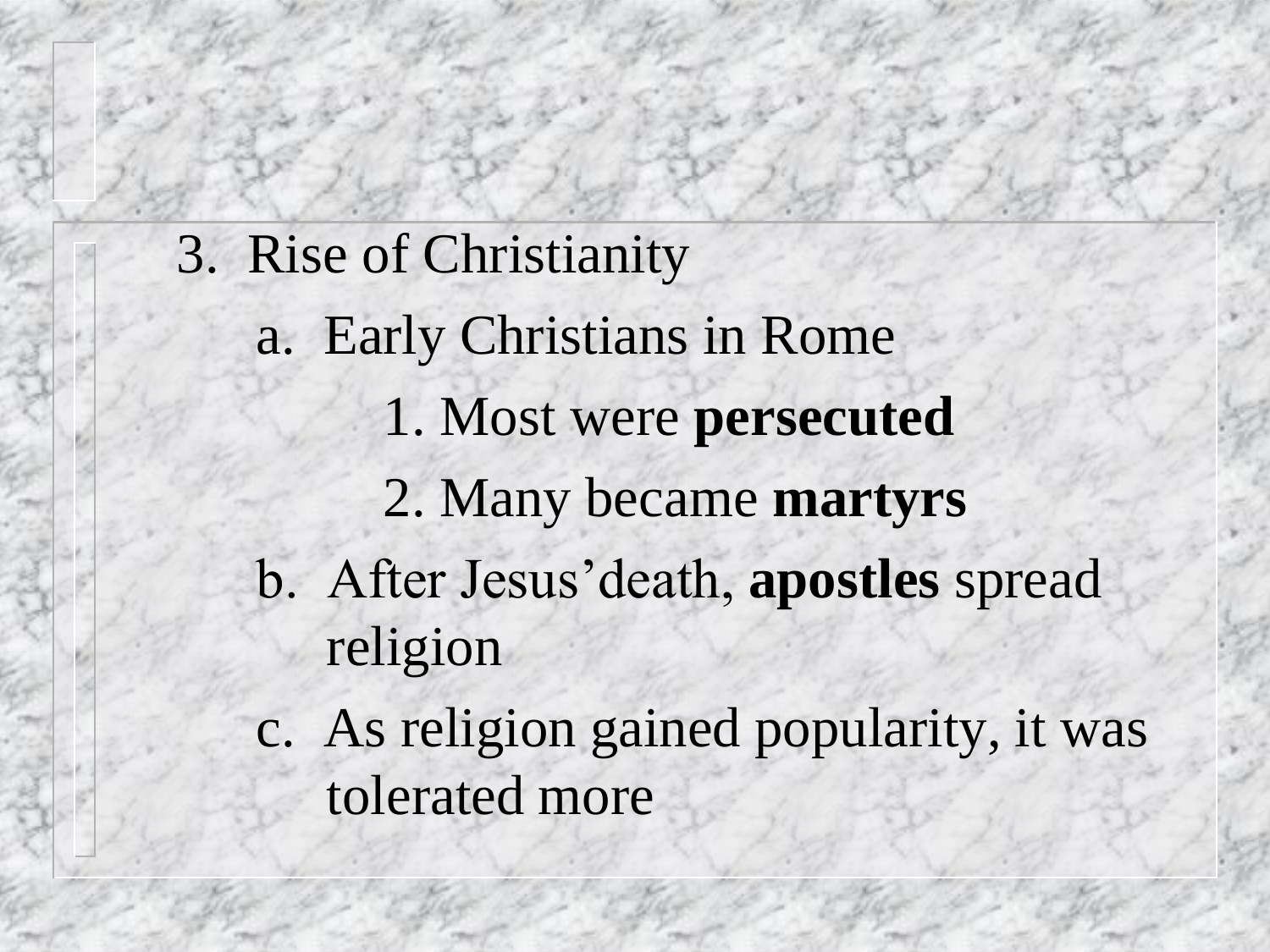d. In 312 **CE**, **Emperor** Constantine converted to Christianity & proclaimed religious freedom e. In 392 CE, Emperor Theodosius made Christianity Rome's official religion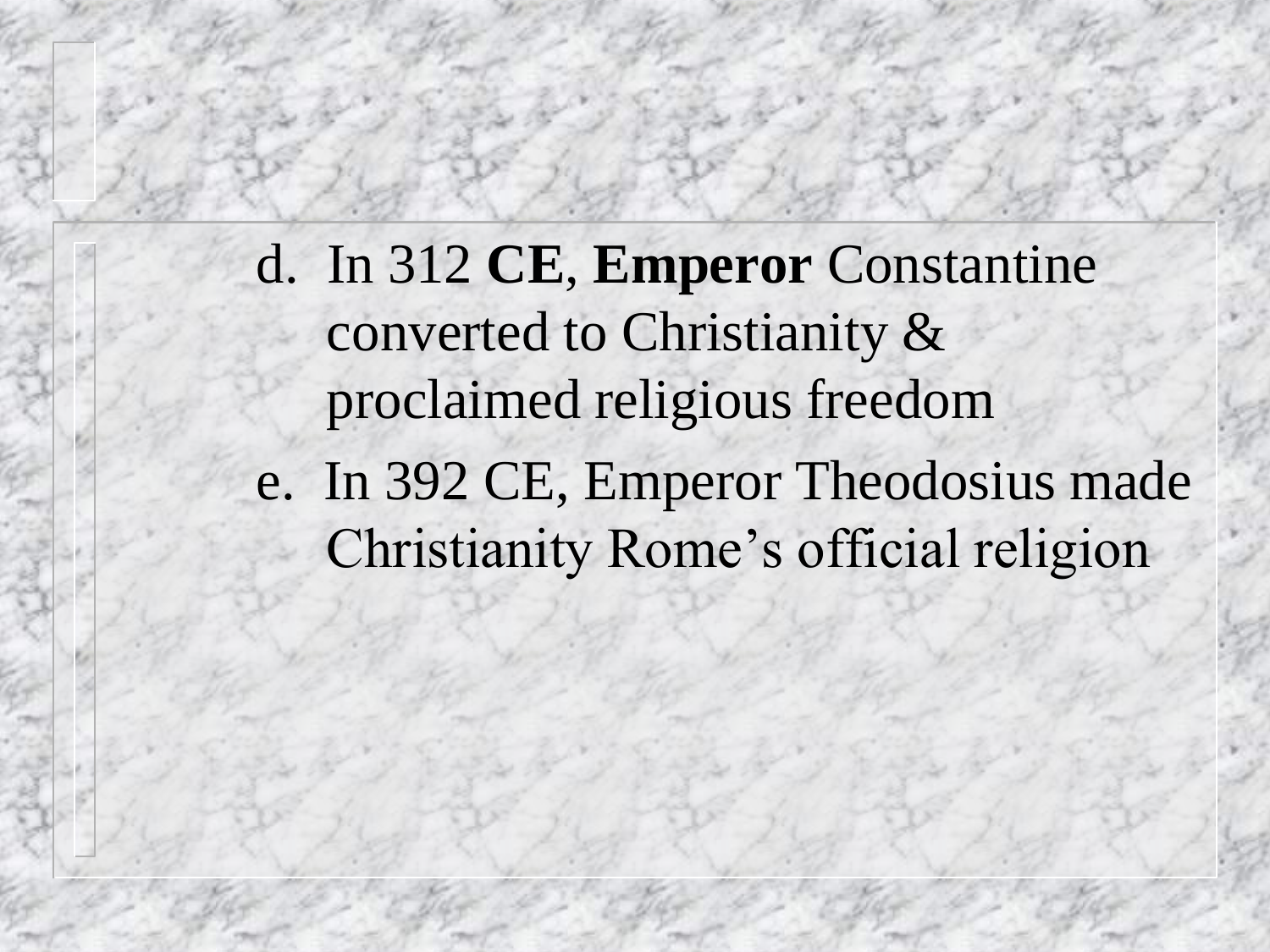### SPREAD OF CHRISTIANITY

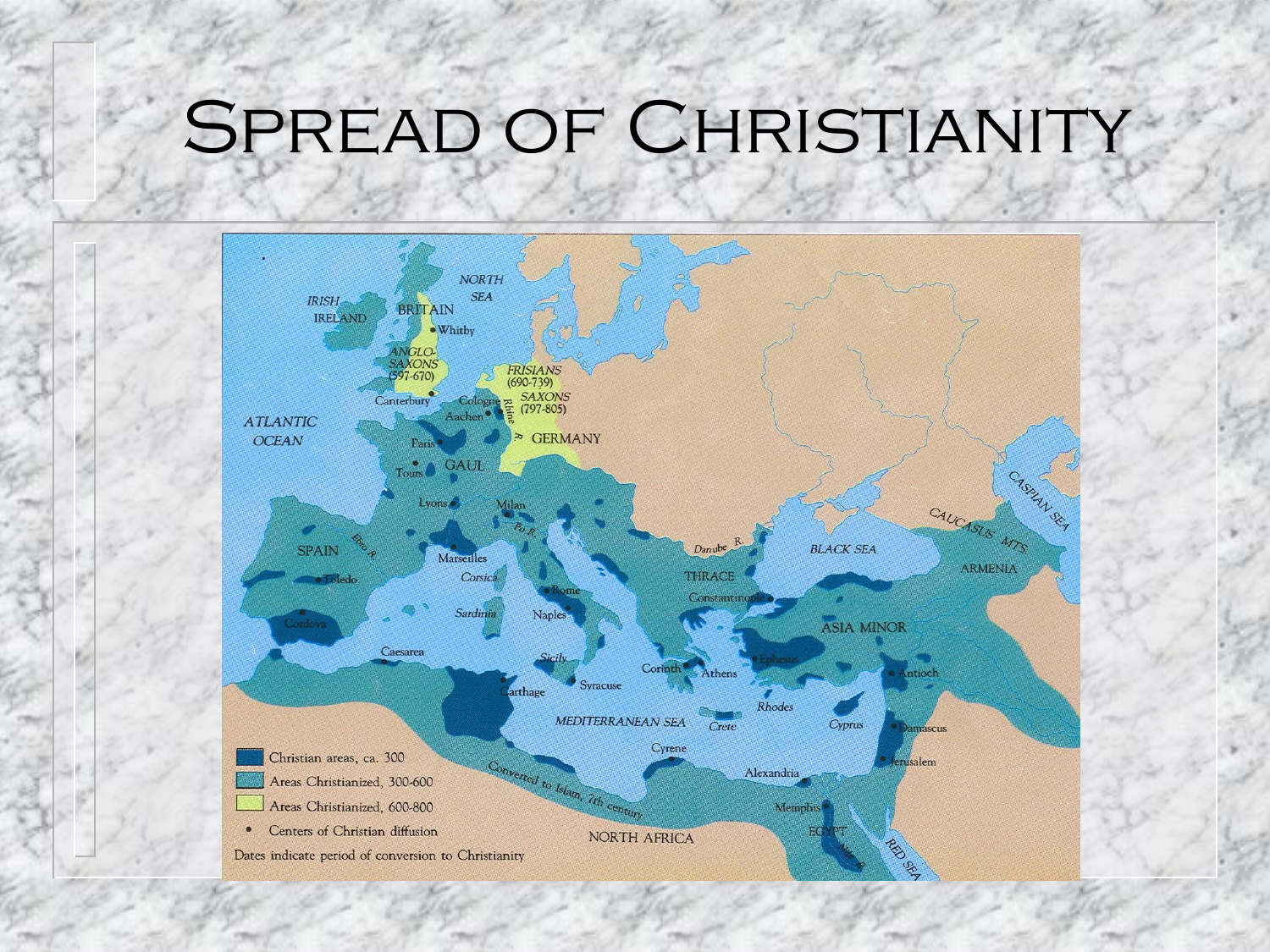#### H. Gov't

- 1. Under Etruscans, Rome was a **dictatorship**
- 2. Rome then became a **republic**
	- a. **Plebeians** & **patricians** could vote, but only patricians could hold office
	- b. **Consuls** elected to rule for 1 year
	- c. **Senate** elected to make laws
	- d. **Praetors** served as judges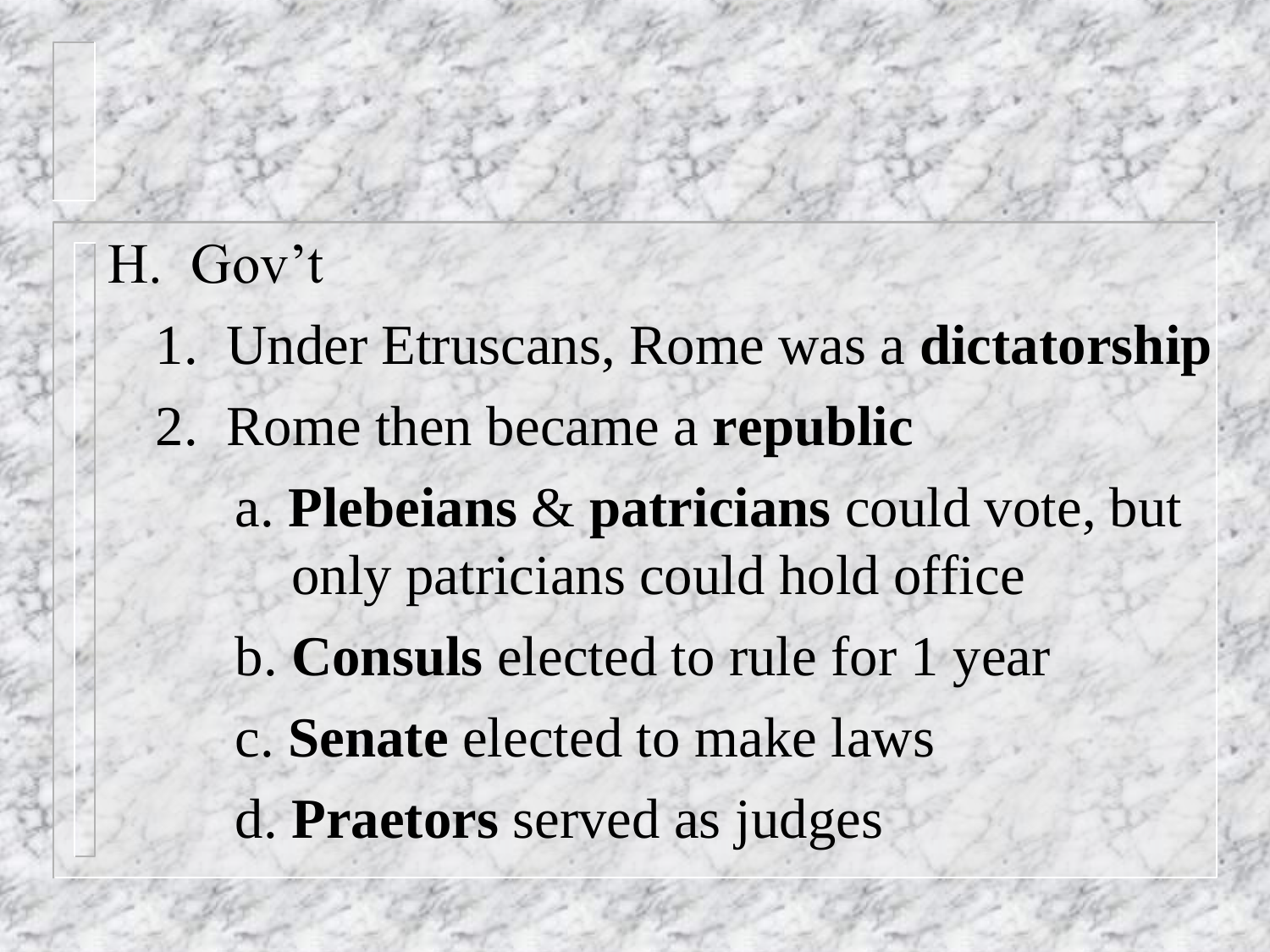- 3. After the fall of the republic, Rome became an **empire**
	- a. Augustus restored senate, but gave it almost no power
	- b. **Emperor**-appointed **proconsuls** ruled provinces on emperor's behalf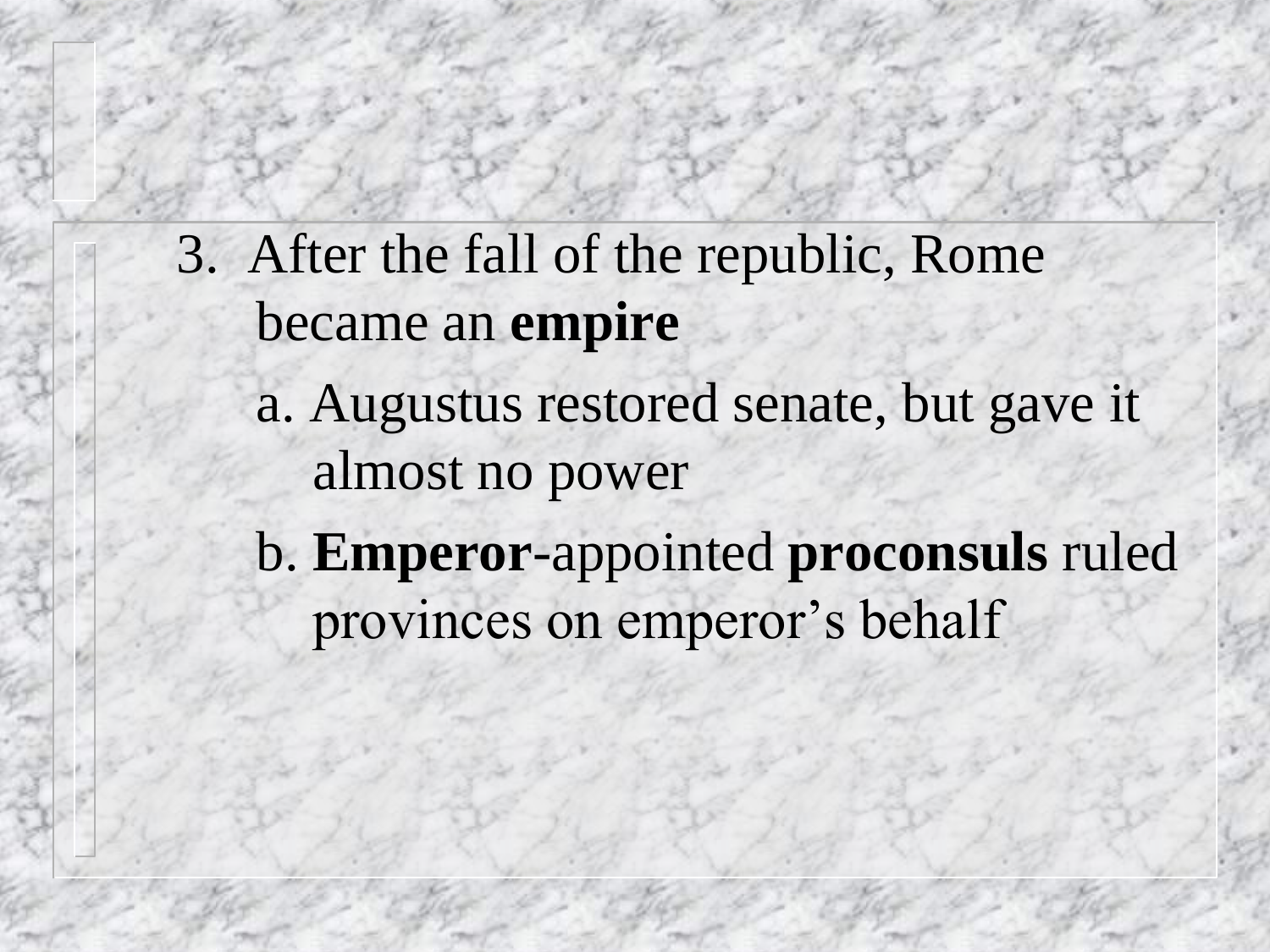### IV. Written Language

- A. Language of Rome: Latin
	- 1. Everyone in Rome was expected to learn Latin
	- 2. Today, it is a "dead" language